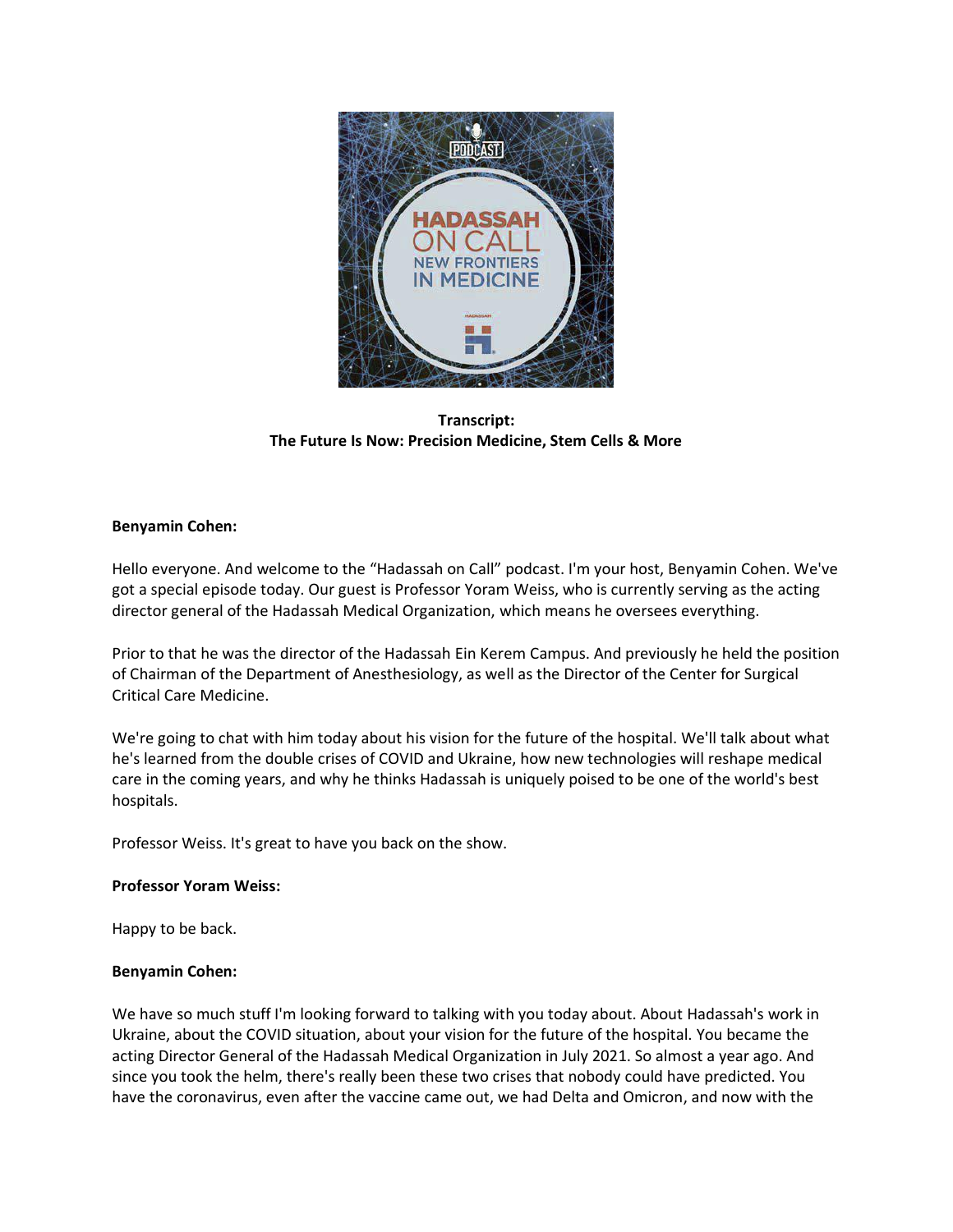war in Ukraine. And I know Hadassah has a lot of efforts sending medical teams to Ukraine. How did your training prepare you for this kind of a situation where you're leading in a time of crisis?

## **Professor Yoram Weiss:**

Well, I should say that my career has been with Hadassah for years in a crisis because coming back from the States in 2000, as you remember, I took over the Surgical Intensive Care Unit and I was running the Surgical Intensive Care Unit during the time of the second intifada, where we had explosions in Jerusalem. Buses exploding and cafes exploding in Jerusalem and dealing with a lot of severely injured patients.

# **Professor Yoram Weiss:**

So, this was one crisis. And then as director of the Intensive Care Unit, I was involved with the swine flu. If you remember the outbreak that was also in Israel and also all over the world. And then we were preparing also for a major outbreak that we thought may affect us. And finally, since January 2020, have been heavily involved as the director of Ein Kerem because only Ein Kerem took care of COVID patients at the beginning.

## **Professor Yoram Weiss:**

And we were heavily involved in managing the Corona patients. I took the decision together with a previous CEO to decide, to commit the entire Round Building to COVID in order to separate between the COVID patients and the other activity in the hospital. And therefore, we set an example in Israel for the ability to continue to work and treat patients while at the same time we're treating COVID patients.

# **Professor Yoram Weiss:**

So, to understand that while we have Corona, we have to continue support and treat our patients that have other diseases and need other interventions. So, the managing COVID, later on the Delta and Omicron was basically a direct extension of what we've done before and with the same basic, which is, we need to continue live as much as we can while treating our patients to the best of our abilities.

# **Benyamin Cohen:**

You devoted an entire building to a massive COVID ward?

#### **Professor Yoram Weiss:**

At the beginning, we devoted the entire building. Later on in the second, this round with Omicron, we had much fewer patients. So, we had only two departments in the old building, which was much easier. The whole load of patients was this time, much smaller than the one we had during the Delta, which started before we had the vaccination. And there, we had both in the second wave and in the Delta wave, which I would say the English wave.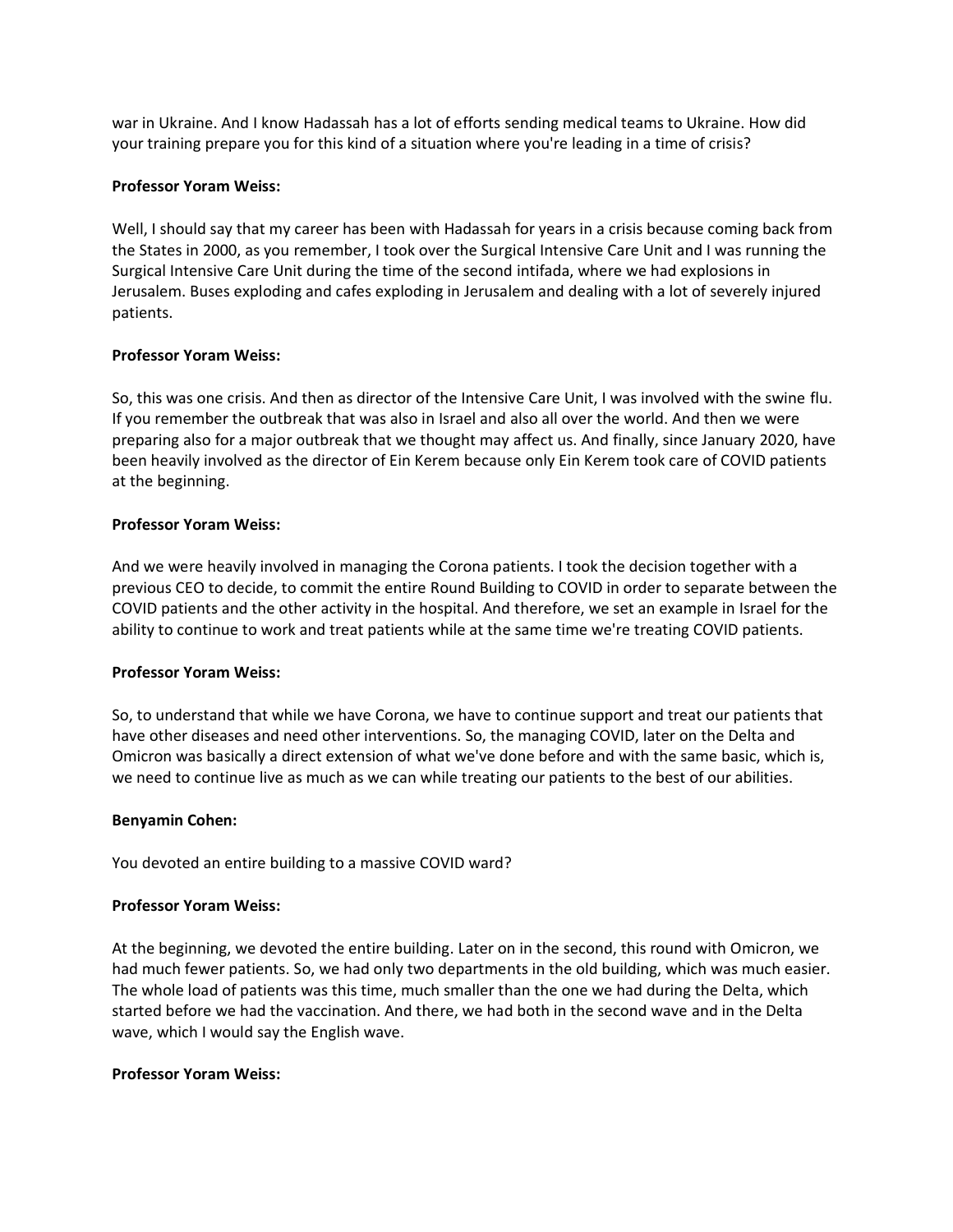And then the Delta wave, we had more than 150 severely COVID patients hospitalized in the building. And some of them in critical condition at a certain point, we had more than 50 patients ventilated in the English wave. And then the Delta wave, which came from India.

## **Benyamin Cohen:**

Wow. I was reading an article, I think it was in the Jerusalem Post where you were quoted as saying, "Hadassah's contribution in the past year during the war against the coronavirus will be remembered forever." What did you mean by that?

## **Professor Yoram Weiss:**

Well, I think that if you remember, during the first three or four outbreaks, when we didn't have yet the vaccination, the major site of infection in Israel was unfortunately within two communities. One, the ultra-Orthodox community in Jerusalem. And the second one was the Arab community. And we took the brunt of taking care of the most complicated patients.

## **Professor Yoram Weiss:**

Hadassah had the highest load of severely critical patients in Israel. And as I said, we treated at a certain time, more than 50 ventilated patients. While at the same time, we continue to provide regular intensive care services to the other activities of the hospital.

#### **Professor Yoram Weiss:**

So this both to internal medicine and anesthesia were giving us the ability basically to provide these services. And this is really thanks to these two departments that took the brunt of taking care of the most critical patients.

#### **Benyamin Cohen:**

I mean, I think you touched on this, but how do you... It's like juggling. You have to deal with the COVID situation, but other diseases, as you know, don't stop. People still get cancer. People are still having babies and people still need treatments. And you have to be able to walk and chew gum at the same time, as they say.

#### **Professor Yoram Weiss:**

That's exactly the issue and the issues also how to identify those that come in and are asking for other services. But at the same time are very symptomatic for COVID and can put at harm way, other patients. So, we had a very strict protocol on how to do that. And it worked very well. And we didn't have an outbreak thank God, in the hospital with other patients, but definitely this was critical.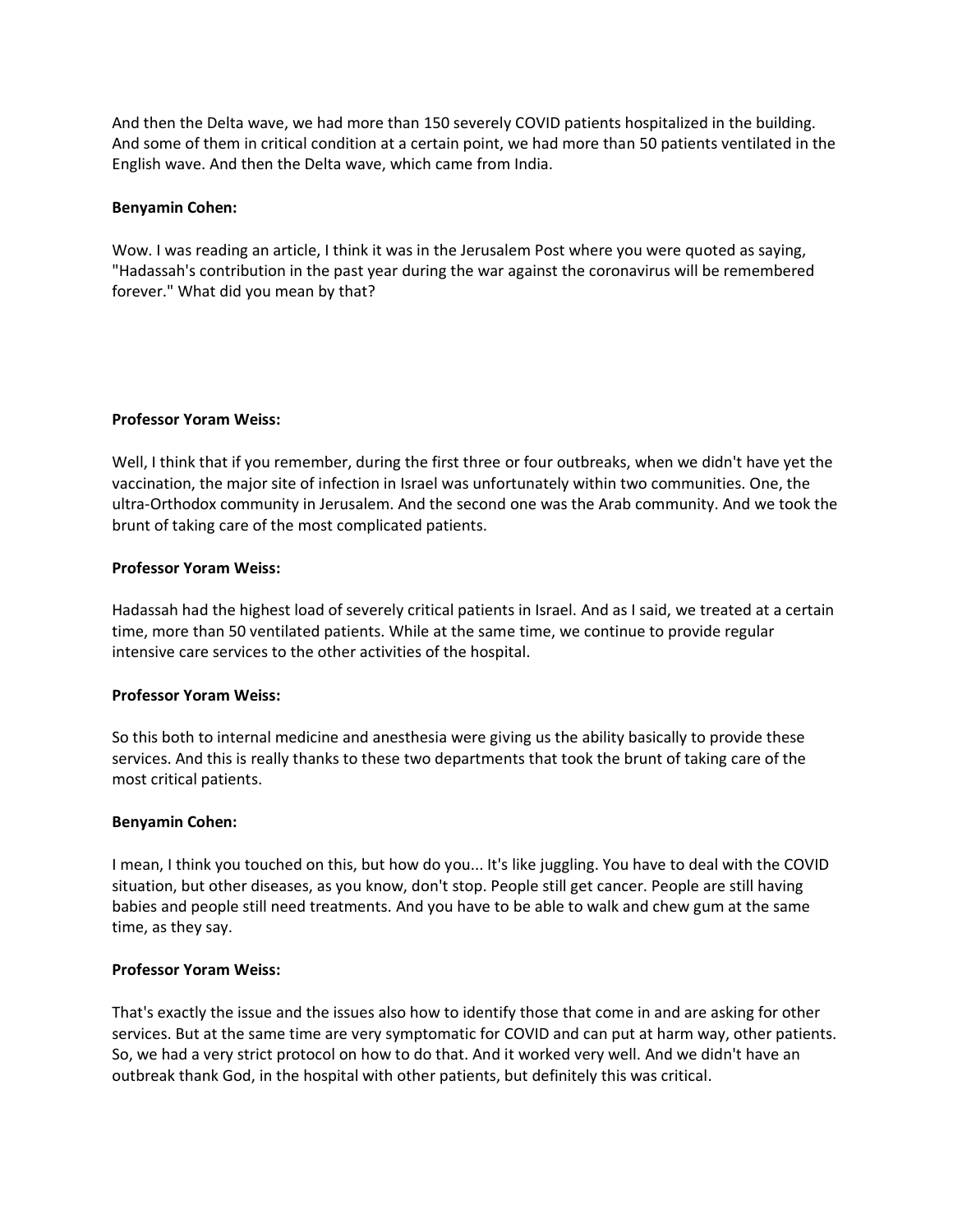## **Professor Yoram Weiss:**

And I should say that very early in the disease, we realized that it's critical to make everybody understand that they need to come to the hospital if they have other problems. Because I don't know what happened in the states, but here in Israel, during the first outbreak, very quickly we realized that some patients didn't present to the hospital when they have major medical issues. And then we admitted them with severe complications.

## **Professor Yoram Weiss:**

So actually, we intervened on radio and TV, making people understand that they must come to the hospital if they have a problem. Because you don't want a chronic problem to become acute or an acute problem to become a hyper acute problem, which obviously goes with a much higher morbidity, complexity and possibly death. So, this was very important to convey to the public.

## **Benyamin Cohen:**

Yeah. And Hadassah has really been at the forefront. Each month we interview different doctors and I've been impressed with all of the new innovations that have come about because of COVID. Whether it's the multidisciplinary clinic, the research into long-COVID patients, new drugs coming out of it. What has been your assessment of how the hospital has responded?

## **Professor Yoram Weiss:**

Well, I think that Hadassah has proven itself as an amazing hospital when it comes to really addressing COVID on several areas. First of all, the clinical work, which I just mentioned, which is the key issue and what we did there also we introduced a very organized system in order to put all our treatment protocols very quickly on one level and really providing the same standardized treatment to all our patients, having a review board of the literature that met on a regular basis in order really to review the literature and provide the most advanced treatment.

#### **Professor Yoram Weiss:**

Then we have the research and development where I think we undoubtedly have proven ourselves, both in new drugs, both in treating all drugs that were used in COVID and see if they can meet and help us treat COVID. And finally, our involvement, which was critical in development of the Israeli vaccine, which has been developed, thanks to phase one and phase two, were developed thanks to Hadassah and not to other hospitals, because really, we took the leading role in doing that.

# **Professor Yoram Weiss:**

And finally, development of ventilators that were prepared to be used…. Very low-cost ventilators to use those in a case that will need it. At the end, we didn't need them, but we used it. And as I told you, before and I told others, I learned during one of our meetings in the U.S., that people in Vietnam have actually used our ideas in order to put them really into work on their patients because they needed it.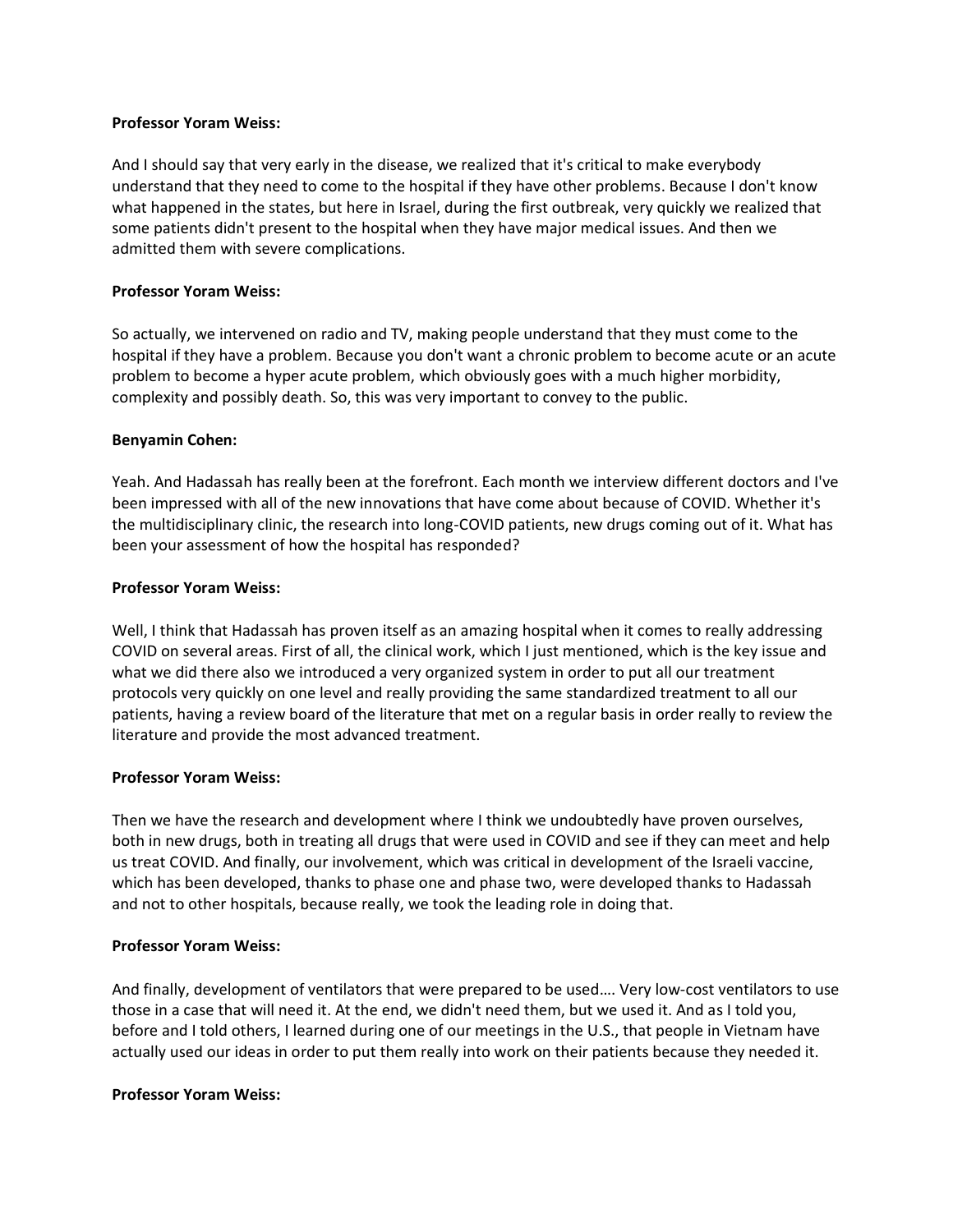So just putting that on the internet on a free platform was an amazing feat. And finally, the act that we translated all our treatment protocols on a regular basis into three languages – Russian, Spanish, and English –and these were put on our sites for faithful use for people all over the world.

## **Professor Yoram Weiss:**

I can tell you that when we were in Argentina talking to them, when we went to a system, I can tell you that they mentioned it, that they used it in South America. A lot of hospitals used our protocols.

## **Benyamin Cohen:**

I know it's hard to predict, especially in this kind of environment, but what do you think lies ahead for Israel and Hadassah with regards to the coronavirus?

## **Professor Yoram Weiss:**

I think it's not Israel and Hadassah, it's the world and COVID because it's the same and I'll be open with you. We don't know. And the reason we don't know is that at this point, it looks as if it's under control. Here in Israel, we have at this point, less than 200 severe cases in Israel, which is really nothing for the Israeli Healthcare System. Please remember that severe are not critical.

## **Professor Yoram Weiss:**

So, the number of critical patients is even much, much, much lower. So, corona at this point in Israel is under control. And it looks as if, in most of the world it's under control at this point. But let's realize that just if we had already over the past two years, we had three major variants that came out and we never know when there's a new variant that may come out. So, let's take it with a grain of salt and be very optimistic. But at the same time, realize that we need to be very much aware of new developments that may occur that aren't expected.

#### **Benyamin Cohen:**

Yeah. Well, we have a lot to talk about today. A lot of different topics we want to cover. So, I want to move on from COVID and talk about Ukraine. We had you on our last episode. I'm not sure if everyone listening to this episode has listened to that one. So, I'll do a little advertisement here.

#### **Benyamin Cohen:**

If you haven't listened to the previous episode where we spoke with Professor Weiss and a couple other doctors from Hadassah about the great work that Hadassah is doing in Ukraine. Can you give us an update on the current medical delegation and any new efforts you're doing with the situation in Ukraine and the refugees coming to Israel?

#### **Professor Yoram Weiss:**

So currently we have a delegation there. I should say that we have a delegation and we're holding three positions, one in Korczowa, which is the main refugee center. Then we have, excuse me, the main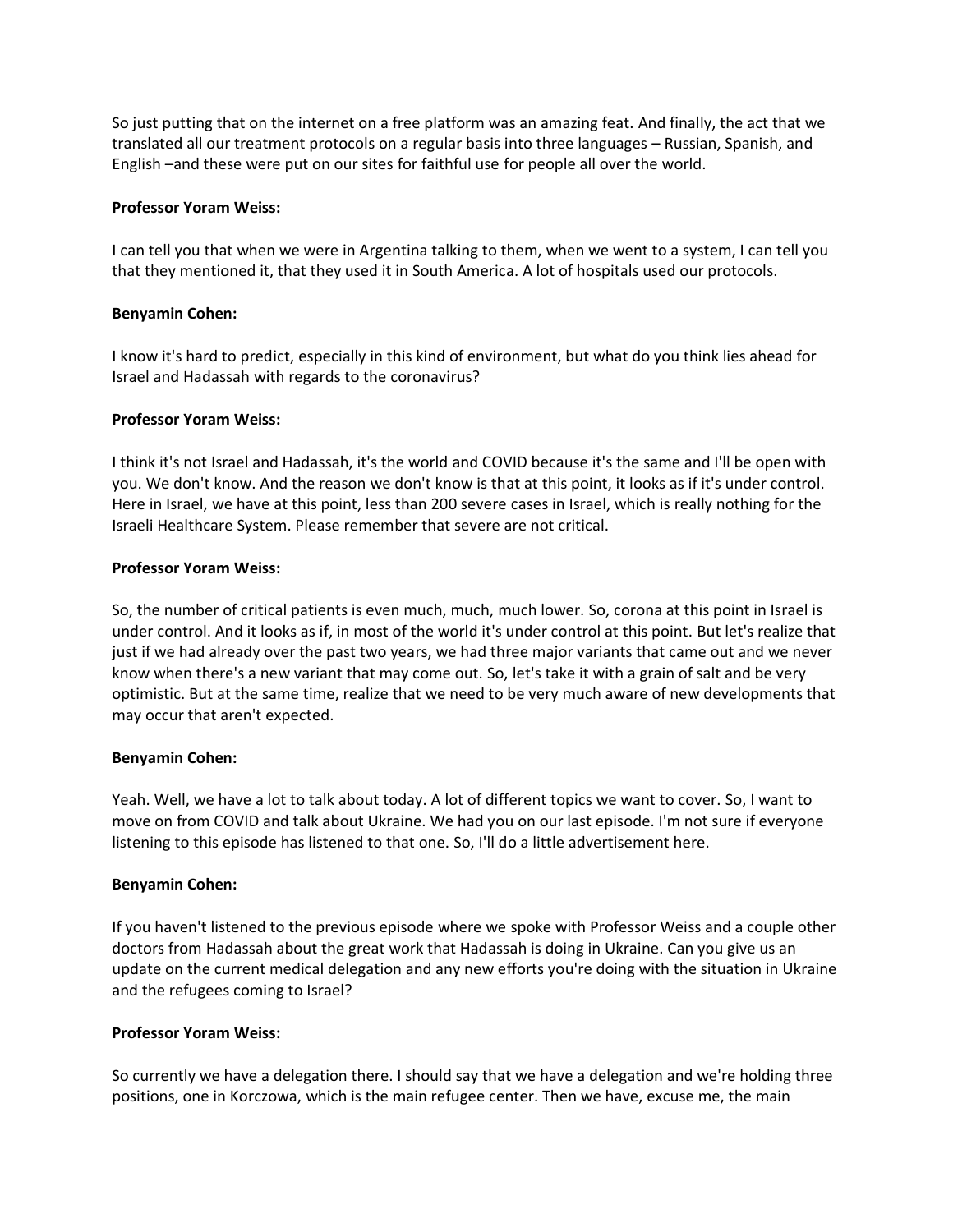refugee center is in Pashmichelle and there we have our main delegation, which is treating... And today they're very busy. I just spoke to them because there was a bombardment in a city, very close to the border, and there is an increased number of refugees crossing the border today.

## **Professor Yoram Weiss:**

There's another smaller refugee center, which is in Korczowa, where we have also one physician of us who's coming there every day. And we have also at the Ukrainian consulate, that is near the border there, also we're assisting them with some assistance. I should say that now we are working together with the hospital in Lublin who's also providing physicians and working together with us.

## **Professor Yoram Weiss:**

And finally, that we are in talks with an organization called Physicians Without Borders, which is a very famous originally French organization. But it's today an international organization. And they're speaking of a trauma train that will leave a train coming towards Poland.

## **Professor Yoram Weiss:**

And we are involved in both helping them organize that, and also helping the Lublin hospital to prepare. And maybe we'll send the team from Israel in order to address this train and help take care of these patients when they arrive and possibly if needed, transfer them also to Israel. So this is where we are at this point with Ukraine.

#### **Benyamin Cohen:**

What's a trauma train?

#### **Professor Yoram Weiss:**

Well, they're talking about the possibility from areas in Ukraine that are today under siege by the Russians, that if there's a possibility and they open, that they will try and evacuate severely injured patients by this train directly into Poland to reach tertiary, which are very high-level hospitals in Poland in order to treat these patients.

#### **Professor Yoram Weiss:**

Now, this is a possibility. We're waiting for them to let us know when it comes out into fruition. But we have our trauma team here in Israel, which with us on a Zoom meeting where we prepare that, and we're waiting for them to give us the marching order and, if needed, we'll send physicians from Israel, from Hadassah to help the hospital in Lublin, which is a tertiary, very good hospital to help them address these issues. As you remember, last time we discussed that we are working very closely with the Lublin hospital, and we have a very close collaboration with them.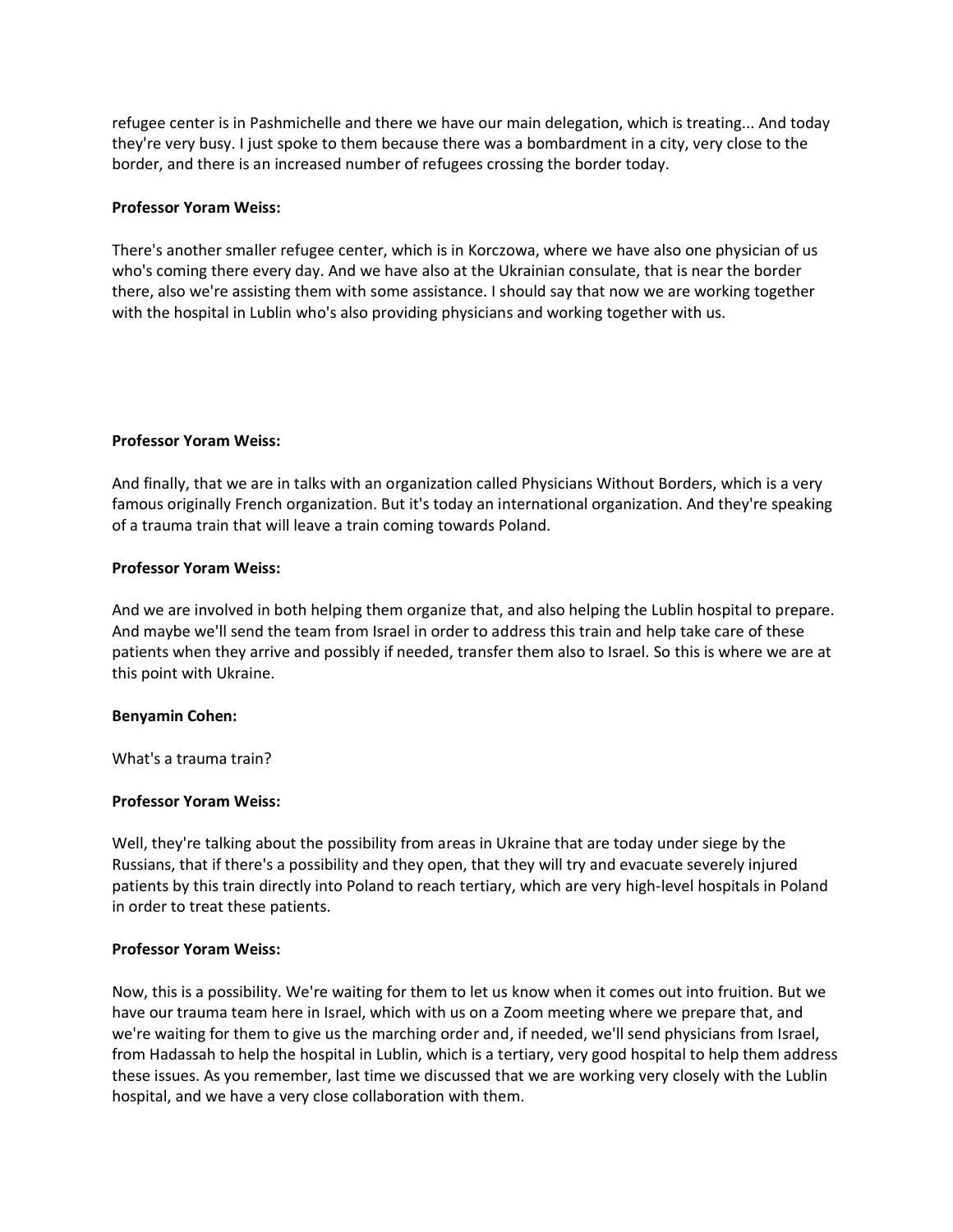## **Benyamin Cohen:**

And what about in Israel itself? I know Hadassah has these Youth Aliyah Centers. Can you tell us about that?

## **Professor Yoram Weiss:**

Well, we have the Youth Aliyah Centers, which I should admit we are much less involved with them because these are Youth Aliyah, but I should say that we're treating also refugees that require assistance at Hadassah. And our hospital is open for these refugees who are in Jerusalem, if they need, we admit them and we take care of them.

## **Benyamin Cohen:**

And do you, yourself, plan on going to the region at all?

## **Professor Yoram Weiss:**

There's a possibility that I will be in Poland towards the end of the month. And we'll see what happens with that.

## **Benyamin Cohen:**

In your position at Hadassah, you're basically overseeing so many different things. We've talked about COVID, we've talked about Ukraine. I want to pivot now and talk about different areas of the hospital, and you could tell us a little bit about each part.

#### **Benyamin Cohen:**

So, the first thing I wanted to talk about is Hadassah Sharett Institute of Oncology. It's one of the top cancer centers in Israel, and it's cited in Newsweek as one of the world's best specialized hospitals for oncology in 2022. I really want to know what your vision is for cancer care at Hadassah.

#### **Professor Yoram Weiss:**

Well, I should say that I think cancer treatment is really the big revolution that we are seeing these days happening in front of our eyes, because previously the treatments we had for cancer was like taking an atomic bomb and killing everything that divides very quickly, and this is the oncological medications that we had until chemotherapy.

#### **Professor Yoram Weiss:**

What we have now is personalized medicines, or if you want personalized or specifically dedicated medications that hit directly on cells that our cancerous cells, and it's like a guided missile. Now I should say that this goes also with a revolution in the diagnosis of cancer. And I truly believe that in the future,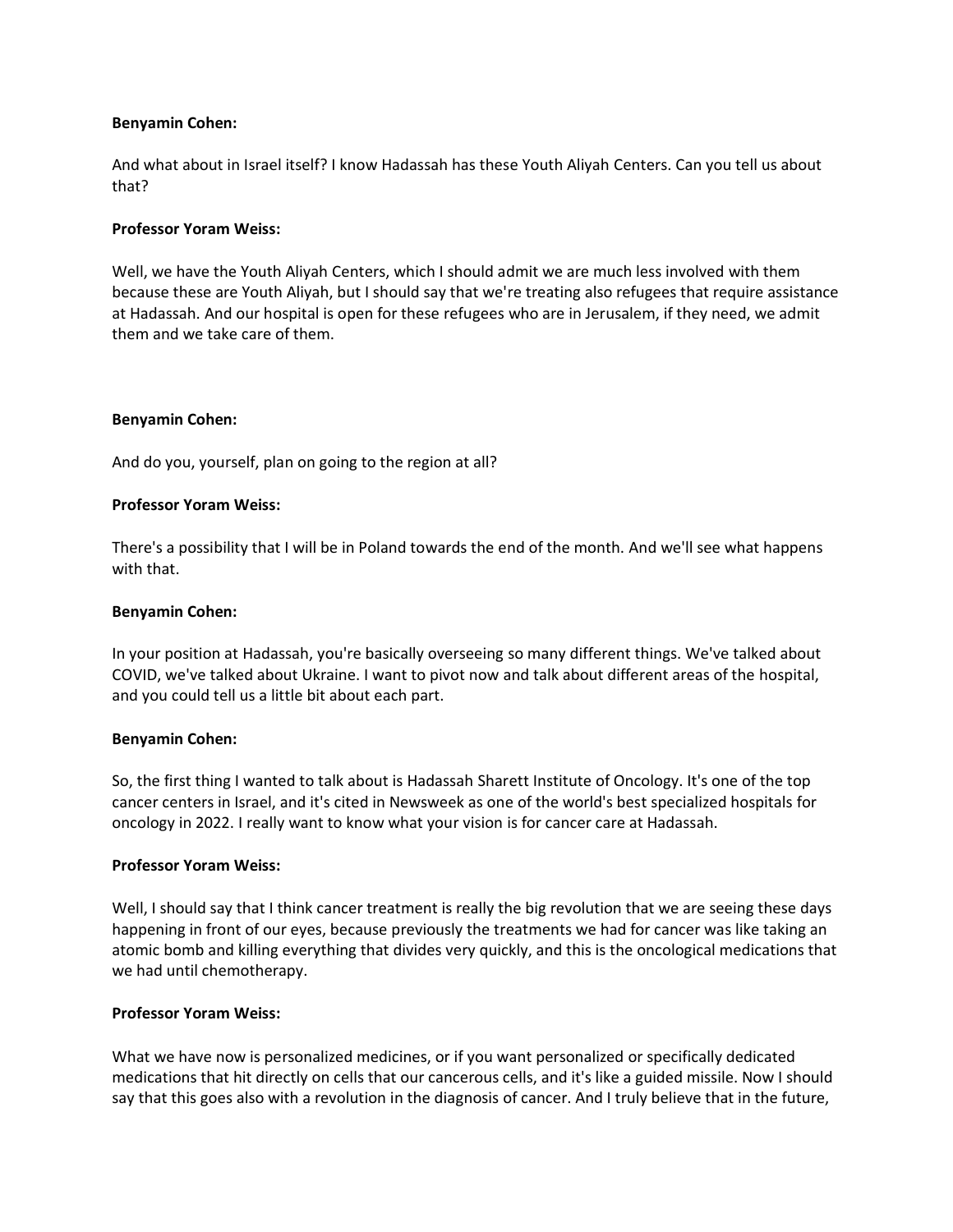we will not talk anymore about lung cancer or liver cancer. We'll talk on the genetic composition. What is the reason that this cancer occurred? What is the change in our DNA, if you want, in the composition of the cell that caused the cancer.

## **Professor Yoram Weiss:**

And thanks to that, we'll have specific drugs that will target these cells. So, we have it these days, a revolution, both in the diagnosis. Some people will call it relatively well-known as Foundation One, which is a rush company who provides this platform. And this platform is going to increase in more and more genes that will find that our genes that are potential targets for treatment and will talk about specific changes in the cell. And these drugs we'll target.

## **Professor Yoram Weiss:**

Now, the reason we are leading in this area at Hadassah is because we have some groups at Hadassah, at our Cancer Institute who are working on just exactly this specific personalized medications that are so important, which have completely revitalized some cancers that a few years ago, we had cancers where you thought that your life expectancy was a year. Patients can survive today five, six, seven, eight years.

## **Professor Yoram Weiss:**

And it's amazing what these medications do. And the more time goes by, the more we have new medications that come in. So, if one line of medications fail, you have the next line of medication that comes in, and that's why it's so important. The other two areas that will come into play both in cancer, but also in other areas.

# **Professor Yoram Weiss:**

And I should say that personalized medicine will also be very much important. I believe in the future, in all the immunomodulatory diseases like Lupus, et cetera. So, what we have also is the stem cell technology, which is actually maturing these days. And I don't know if you're aware of, but Hadassah just now sold to a very famous company, the Lineage company from Genentech, we sold them a stem cell technology that was developed at Hadassah by two researchers, Benny Reubinoff and Eyal Banin on macular degeneration, which is a disease that in elderly people causes actual blindness.

#### **Professor Yoram Weiss:**

And we can reverse this blindness by using stem cells. I, by the way, believe that in the future, and this was my previous line of research before I went into managing in hospital is, I believe the stem cell research will actually be also part of us being able to create organs, real organs from the patient outside, and transplant to the patient.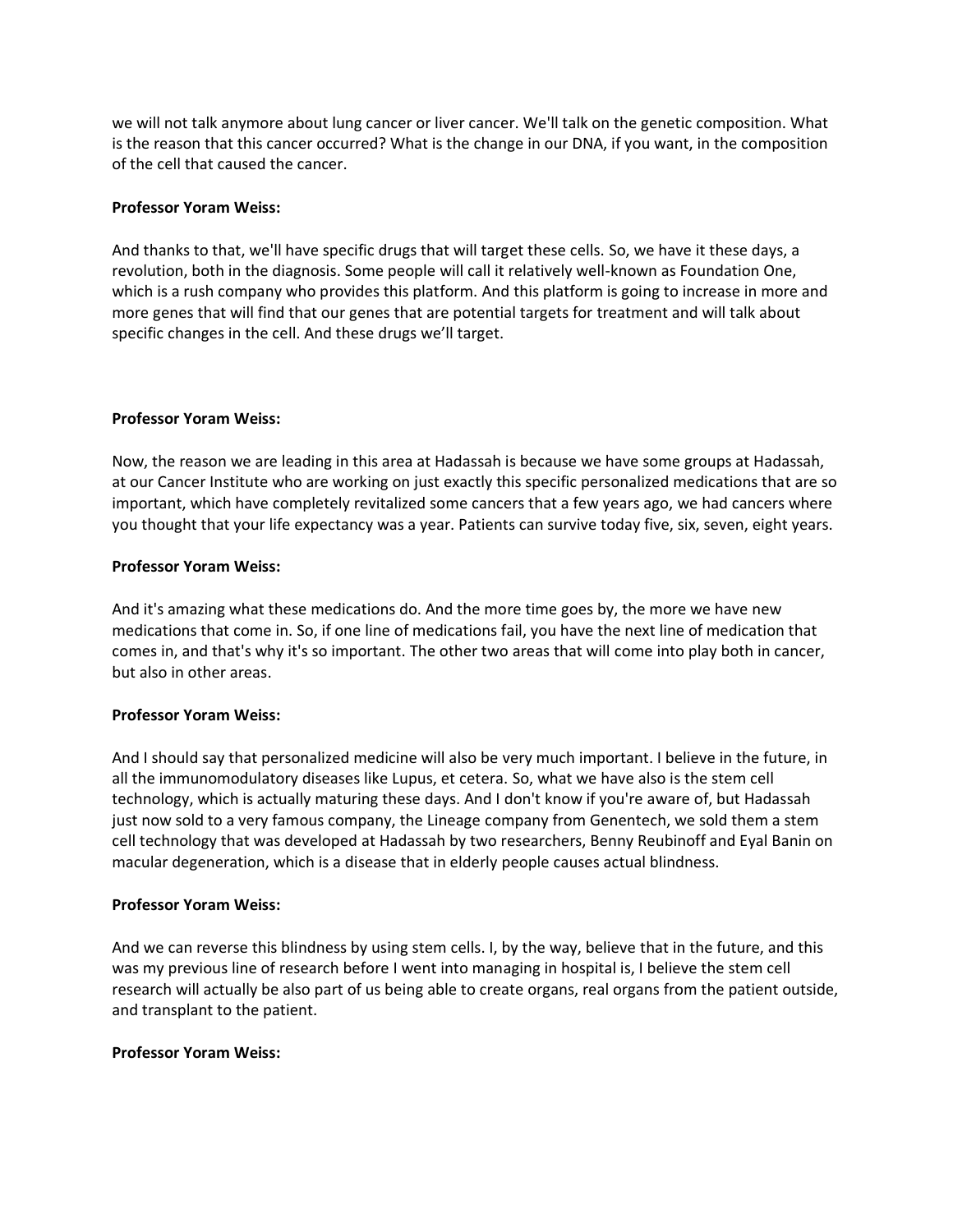So, for example, we'll take a patient with a liver disease and using his stem cells will be able to create his own liver and put the liver back into the patient and not needing any more transplant from other patients. And finally, there's the CRISPR technology that is coming in, and this is a very amazing technology. This is technology that allows us to correct problems with the way that DNA is written and correct it to the right way.

## **Professor Yoram Weiss:**

And there, we have a group by Professor Stepenksy in our institution who's developing these days a treatment for multiple myeloma, which is a blood cancer. So, Hadassah is really at the forefront of these three remarkable technologies that are here in order to change really the way medicine will be in the next 10 to 15 years.

## **Professor Yoram Weiss:**

And I think that's the reason that really Hadassah should focus these days on these technologies, because this is the future for medicine in the world and Hadassah is leading this change.

## **Benyamin Cohen:**

So just to summarize that, so basically there's an umbrella of personalized medicine and one area, the first area you talked about, is precision medicine. So instead of doing radiology on a cancer patient that impacts their entire body, you're able to, if I'm saying this correctly, you're able to target a tumor and just focus on that area?

# **Professor Yoram Weiss:**

Exactly. Instead of giving the chemotherapy that kill cells, not making the difference, which cells they divide are normal and which cells are cancerous cells. Here, you're providing a medication that targets exactly only the cancer cell.

#### **Benyamin Cohen:**

And then you talked about stem cell therapy, which we've known about before. I know Hadassah has been doing work with multiple sclerosis and stem cell therapy, but now you're saying it's evolved. And there's so many more things that you could be using stem cells for. And then finally, you talked about CRISPR, which is basically... Is it modifying the human genome? You're modifying your DNA?

#### **Professor Yoram Weiss:**

No, it's correcting the human genome. It's taking a misspelling in the human genome and correcting it to the right spelling.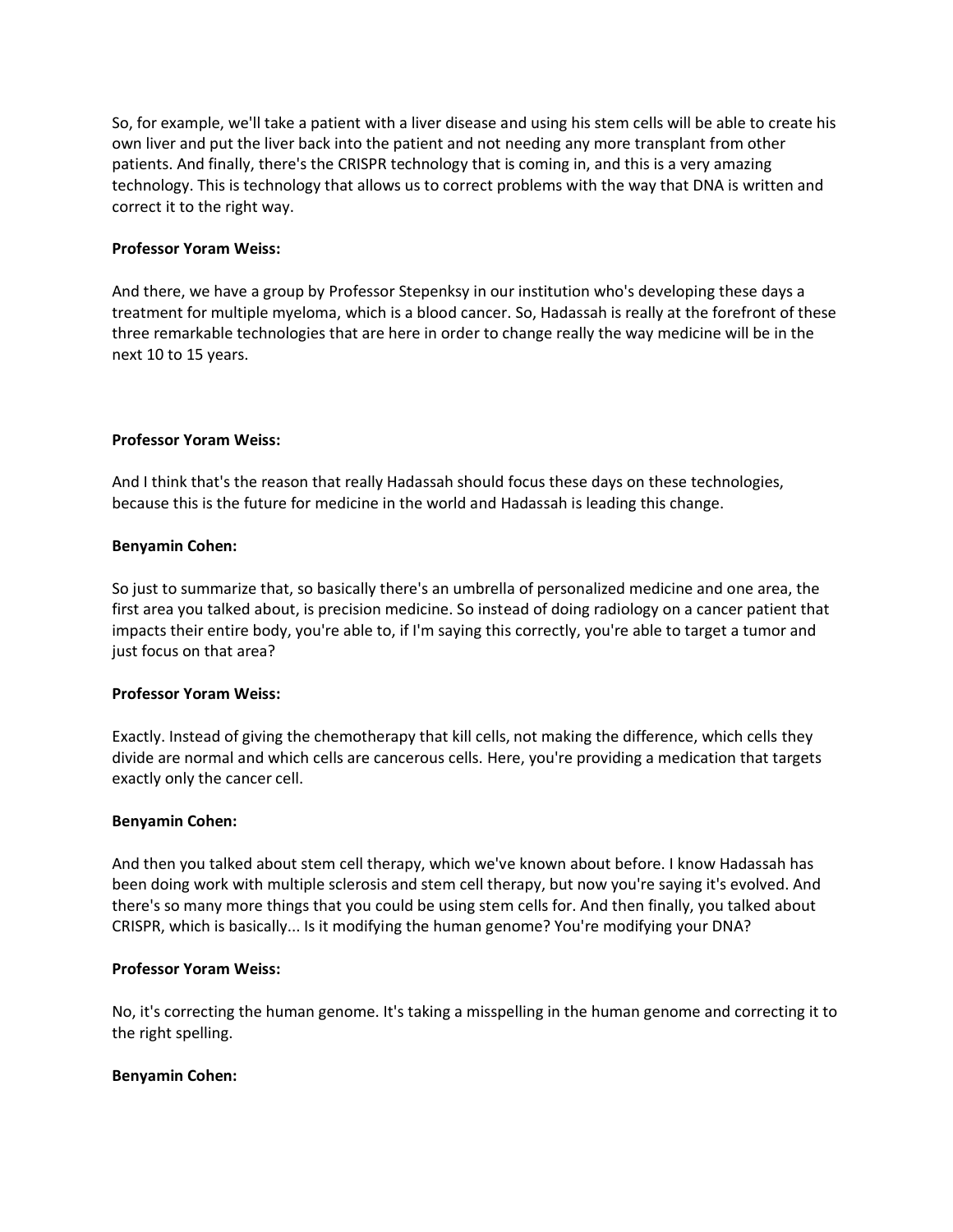So, we've obviously heard a lot about Jewish genetic diseases. Is CRISPR technology something that could help in a situation like that?

## **Professor Yoram Weiss:**

Not necessarily. But in blood diseases that come from the blood, leukemia, lymphoma, multiple sclerosis, et cetera, it may help. It may help later on in other diseases. I'm not saying it won't, but at this stage we're using it especially for cancers that are cancers related to the blood system.

## **Benyamin Cohen:**

One more technology I wanted to just discuss briefly is something called nanotechnology. First, before we talk about what Hadassah is doing with nanotechnology, can you briefly explain in layman's terms, what is nanotechnology?

## **Professor Yoram Weiss:**

Nanotechnology is basically the name for using very small particles in order to either diagnose or treat a problem in medicine. I'll give you an example. One, you're speaking of very small chips that you may be able to insert into, let's say, into the bloodstream. And these are very small components. These are smaller even than the pin of a needle. Okay? So, it's much, much smaller. You can't see them, and these will be able to monitor the composition of our blood. So, this is one example.

## **Professor Yoram Weiss:**

The other example is, you could put samples of very small pieces of gold into a protein and this protein, as I explained before, will target a certain cancer cell. And then you use certain devices in order to heat these small pieces of gold and they will basically burn the cells that you just now infected with a specific missile guided that you sent to them.

#### **Professor Yoram Weiss:**

So, these are examples of the use of nanotechnology, both for diagnosis and treatment. And this is a technology that will come into fruition over the next few years. I truly believe so.

# **Benyamin Cohen:**

And this is a passion of yours, nanotechnology?

# **Professor Yoram Weiss:**

I was involved in the past with developing a device for diagnosis in nanotechnology. And unfortunately it didn't work and we stopped it, but I truly believe that nanotechnology is another innovative technology that will come into play within next five to 10 years.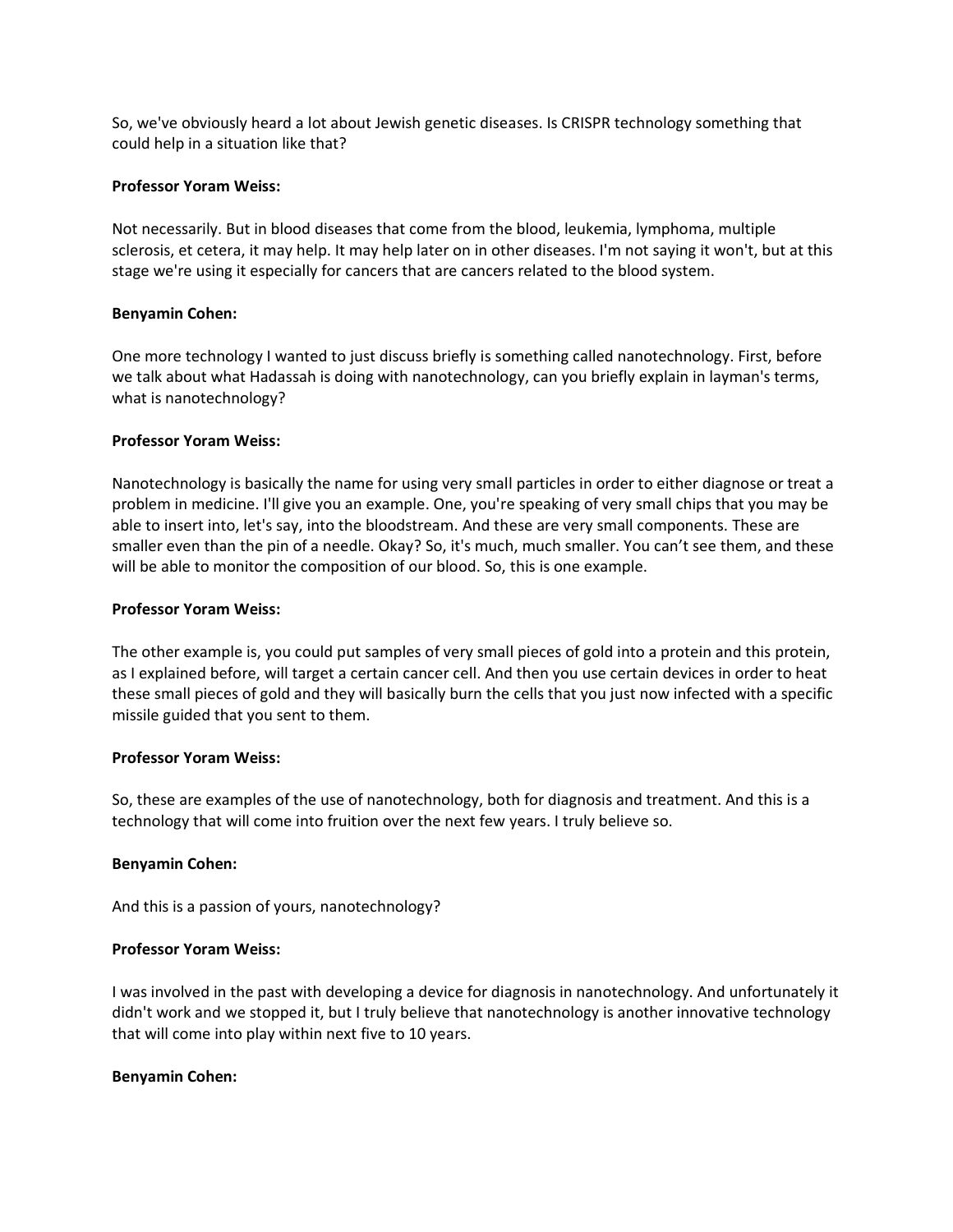When we return, Professor Weiss talks about how Hadassah is helping incubate medical startups. Plus, the future of telemedicine is more advanced than you might think. All that and much more after a quick break.

#### **Benyamin Cohen:**

If you're enjoying this conversation, you may want to check out our last episode where we spoke with Professor Weiss and two other doctors about Hadassah's efforts to help Ukrainian refugees. One of the people we chatted with was Dr. Rely Alon, who is sending Hadassah nurses to the Poland Ukraine border.

# **Dr. Rely Alon:**

It doesn't mean if they're Jews or not Jews, to help people, whatever they need. Even they need a soup or they need tea, or they need someone to talk to, or they need a bandage because Hadassah nurses even now, or anywhere, any part that they can take part and help people all over the world, we can do that. And we are doing that.

## **Benyamin Cohen:**

You can find that episode of "Hadassah on Call" on Apple Podcasts, Google Play, or wherever you get your podcast or on the web at hadassah.org/hadassahoncall that's hadassah.org/hadassahoncall.

And now back to our conversation with Professor Yoram Weiss.

#### **Benyamin Cohen:**

Why is cancer such a big focus for Hadassah Hospital?

#### **Professor Yoram Weiss:**

Well, I would say the following, I think Hadassah should focus these days into cancer. I think that Hadassah, the reason is for a few reasons, because I think first of all, it's our strength. We need to continue strengthening it. And I think also that it brings other advantages to the hospital because it brings in other technologies.

#### **Benyamin Cohen:**

Such as?

#### **Professor Yoram Weiss:**

Please understand that the new technologies that we just discussed that are being brought in cancer are technologies that will be an entrance for us, both in diagnosis and treatment for very advanced technologies that will serve later on also other diseases.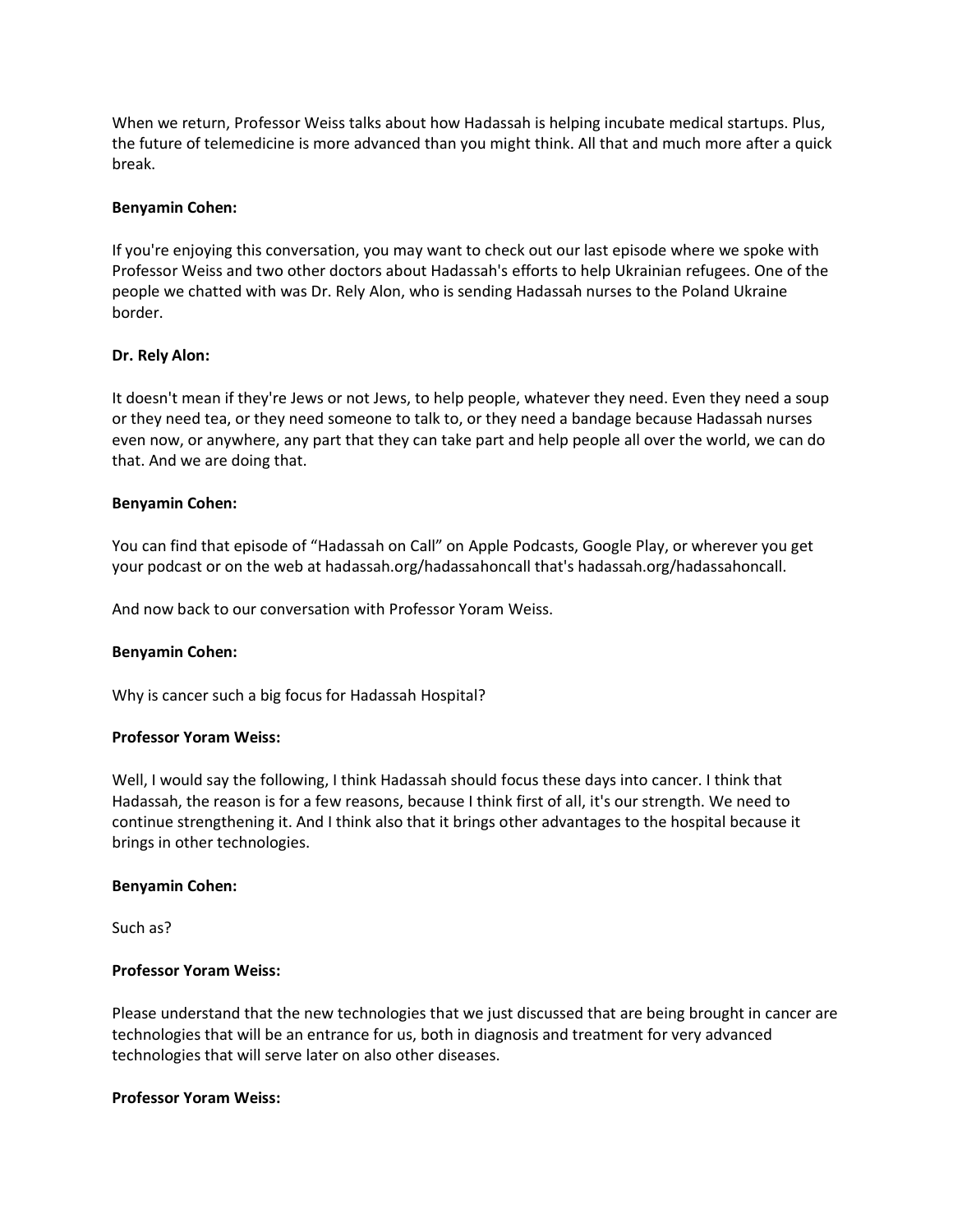And secondly, these are technologies that bring in other technologies with them, both in the diagnosis, both in imaging, both in treatment and both in surgery. And for these reasons, these technologies are basically catapulting the hospital into higher heights of excellence. Exactly what we want to achieve at Hadassah.

# **Benyamin Cohen:**

Which is a perfect segue way into my next topic I wanted to talk to you about. You know, with all these technologies that you've been talking about. I know Hadassah Hospital in on the in Ein Kerem campus has been ranked one of the best smart hospitals in the world for 2021 by Newsweek magazine. Could you first explain what is a smart... I would hope all hospitals are smart, but can you explain what a smart hospital is?

## **Professor Yoram Weiss:**

Well, I think that when you talk about a smart hospital, what you're talking about is the computer technology that is being used. And I think that the reason we were given that is because of our effort to address the issue of artificial intelligence in the BI, but especially artificial intelligence and our ability to work with providing our patients with the information they need. Basically, providing in full transparency, their medical record, and also very soon their imaging data into their cell phones and into their computers.

#### **Professor Yoram Weiss:**

And finally, the infrastructure we have in order to foster startups that can flourish at Hadassah. And today we have more than 650 people that work in different startups. And in our incubator at Hadassah where we're helping small companies that are just starting their way in order for them to succeed. And 13 of the companies were able, thanks to their ability to work with us, to assure financing in order to continue to their second phase of development. So, I think this is very, very important for us.

#### **Benyamin Cohen:**

Can you give an example of one or two of those medical startups that Hadassah is helping incubate?

#### **Professor Yoram Weiss:**

Well, I'll give you one example, which is an example. One of the things we have a lot is artificial intelligence technology is coming in very, very quickly. And many companies are providing artificial intelligence. And each one of these companies requires us to create a bridge between the company and Hadassah. And this is something that we are concerned with.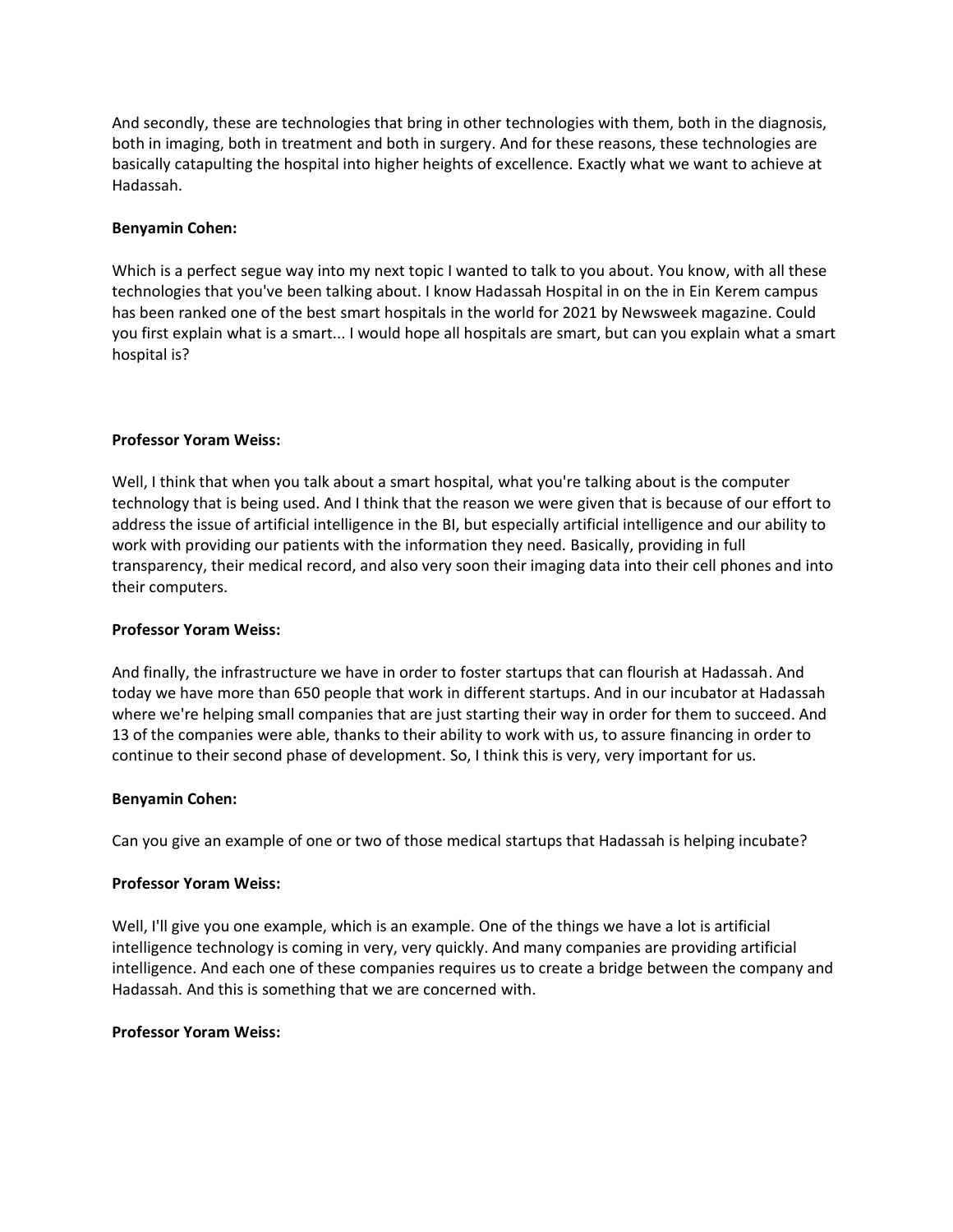So, we're working now on a universal bridge where all these companies will hook up through one universal bridge into the hospital. And this will provide much safer cyber security and privacy to our patients. So, this is just one example, and there are many others.

## **Benyamin Cohen:**

And the end result is for a patient at home to be able to log on to the internet and have access to their medical records. And like you said, have access to their x-rays and other imaging?

## **Professor Yoram Weiss:**

Well, this, they have already now, but what the artificial intelligence allows us. And I'll give you a very simple example. If you do a brain CT and, in your brain, you have now a bleeding. Now, first of all, an AI system goes and sees all our brain CTs automatically and brings up, up to the pile for the radiologists to have a look to CTs that look pathological. This is one thing.

## **Professor Yoram Weiss:**

So, shortening our response time for those patients that need really quick acceptance, that their problem needs to be addressed very, very quickly. This is one thing. The other thing is these AI technologies allow us to analyze the data and help the radiologists, and then the treating physician understand what needs to be done in order for the intervention to be as efficient as possible.

#### **Professor Yoram Weiss:**

So, this is where AI comes in, both in early diagnosis and secondly, in zooming in the intervention. So, it fits best the problem the patient has.

#### **Benyamin Cohen:**

Has that been a shift in your career that you've seen from when you started until now, where it seems that the shift in the medical community has shifted from just treating patients, but being able to better diagnose and do preventative measures on patients?

#### **Professor Yoram Weiss:**

Well, I should say that preventative medicine has existed for years. It's not new. What is new is AI and AI comes in over the past three to four years, really very, very strong. And if you look at the number of AI technologies and computer software that we're using, it's increasing exponentially. And I believe that in the near future, it will continue to increase exponentially, both in imaging and also in our other data, which means looking at the data of the patient, analyzing all the medical records, looking at electrolytes and stuff like that. Electrolytes, meaning blood tests.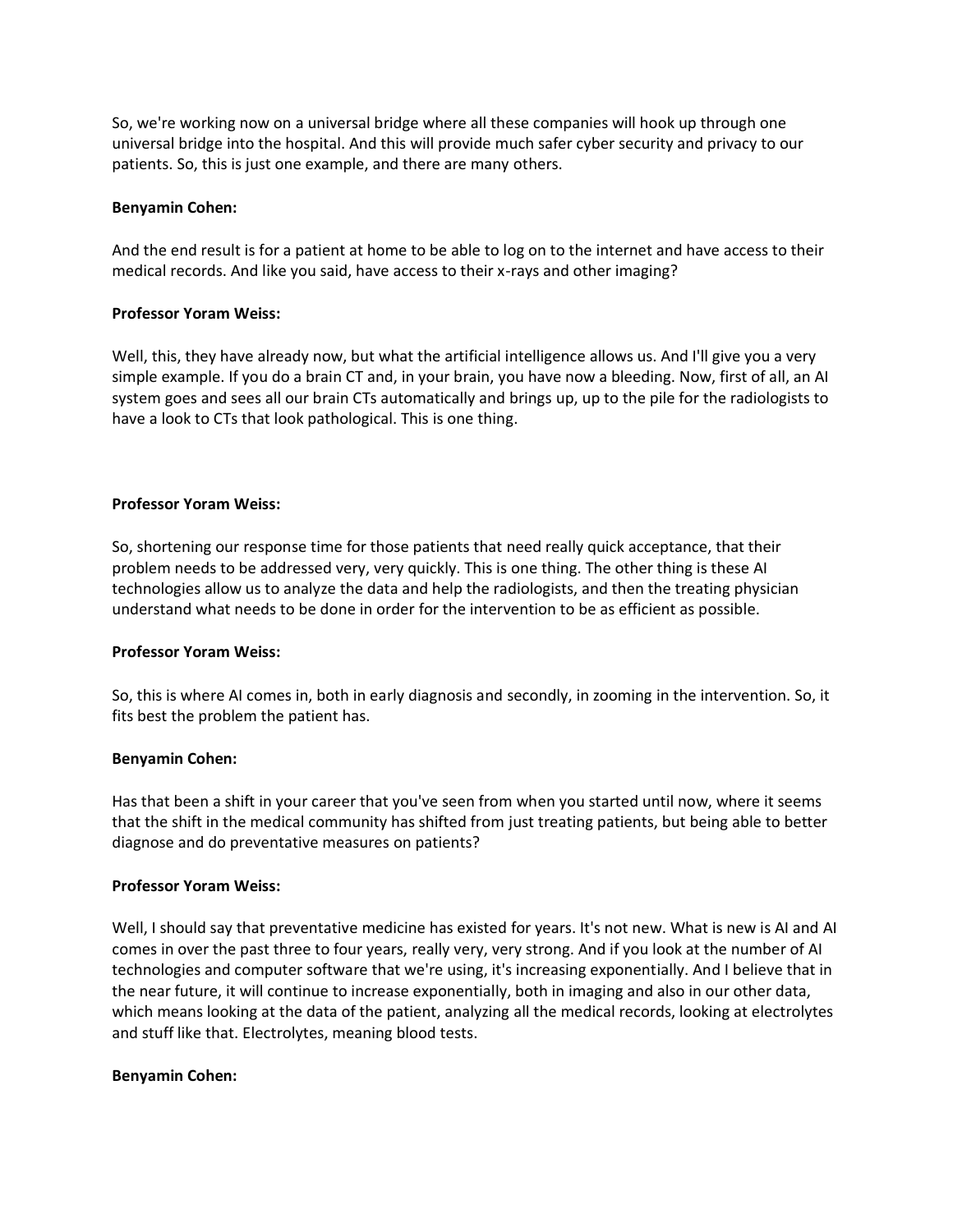While we're on the topic of smart hospitals and technology. I know personally, and I'm sure other people as well, we've all experienced some form of telemedicine over the last two years. It's basically just going on a Zoom call, on a web call with your doctor and talking to the doctor.

## **Benyamin Cohen:**

Is the future of telemedicine more than just talking to your doctor over the web, or will there be a time when you could take vitals or blood pressure, or maybe even help with a medical procedure or something virtually?

## **Professor Yoram Weiss:**

So, this is not the future. This is here. In Israel. This is here and this is here to stay. During the COVID outbreak, what Israel did is, in the health management organizations, which are the sick funds, they treat our patients outside of the hospital. They provided patients with telemedicine and with the ability to measure blood pressure and saturation, stuff like that, and report it to their patients.

## **Professor Yoram Weiss:**

I can tell you that we are going one step further and we're opening very soon a department that will be solely based on those patients that instead of being in the hospital will be at home and will be monitored from home to the hospital and will have a physician coming once or twice a day... Once a day or twice, every two days to see them. And these patients instead of being in the hospital will be at home and will be monitored from the hospital.

# **Professor Yoram Weiss:**

So, this is an internal medicine at home department. And finally, we will have also a lot of other interventions, telemedicine that is coming in. We're talking about tele-pathology, we're talking about intervention through robotics, where a surgeon can sit in New York and do a surgery in Hadassah. So I think telemedicine is here with us to stay. And the number of platforms that will allow us to do telemedicine will just increase over the next few years.

#### **Professor Yoram Weiss:**

And it will be for the benefit of the patient because I truly believe that many patients today that are today in the hospital will receive their treatment at home.

# **Benyamin Cohen:**

And the advantage of that would be?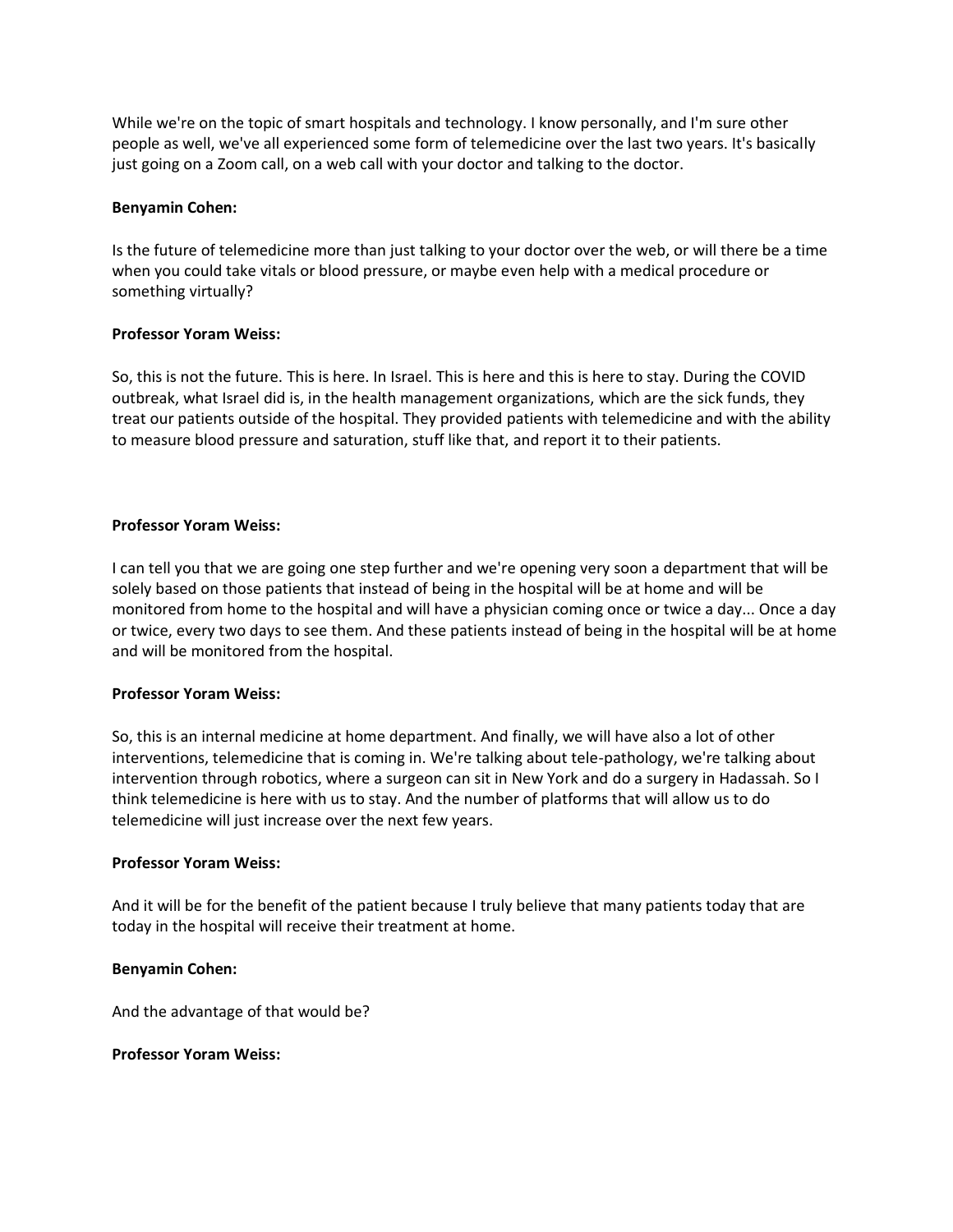Well, think about it, when you're a patient, what is better, to be in a room that you don't know, a cold room in a hospital rather than to be at your home, surrounded by your loved ones? I would prefer home.

## **Benyamin Cohen:**

When we return, Professor Weiss reveals the research he's most excited about. Plus, his hopes for the future of the hospital. All that and much more after a quick break.

## **Benyamin Cohen:**

As you're hearing on today's episode, Hadassah has been on the ground, helping on the border of Poland and Ukraine since the war began. You can help these efforts continue by making a donation to our Ukraine mission. Simply go to hadassah.org/ukraineresponse and click on the donate button while you're there. You can also make a contribution to our Youth Aliyah program, which helps shelter refugees from the Ukraine war. Again, that website is hadassah.org/ukraineresponse. That's hadassah.org/ukraineresponse. Thank you so much for your support.

## **Benyamin Cohen:**

And now back to our conversation with professor Yoram Weiss.

#### **Benyamin Cohen:**

Is this the most exciting time in your career to be a doctor because of all these new innovations?

#### **Professor Yoram Weiss:**

You know, I had a career over 30 years, and I could tell you, I had not one day where I was bored. So to say that this is the most exciting time? No. But I truly think that what we're seeing now is really the fruition of many, many changes that occurred over a few years, but we see really in front of our eyes, what is happening in the medicine over the past 60 to 70 years.

#### **Professor Yoram Weiss:**

And this is the really exponential increase in our knowledge, in our ability to take now things that started in the '80s and '90s and bring them now into fruition for the benefit of our patients. And this is the amazing thing that is occurring now.

#### **Benyamin Cohen:**

So, one of the unique things about Hadassah is that it's not just offering medical services to patients, but it's a research institution. And so I'm wondering if you could give our listeners any sneak peeks at some... I know sometimes obviously research can take years sometimes to come out into the public. I'm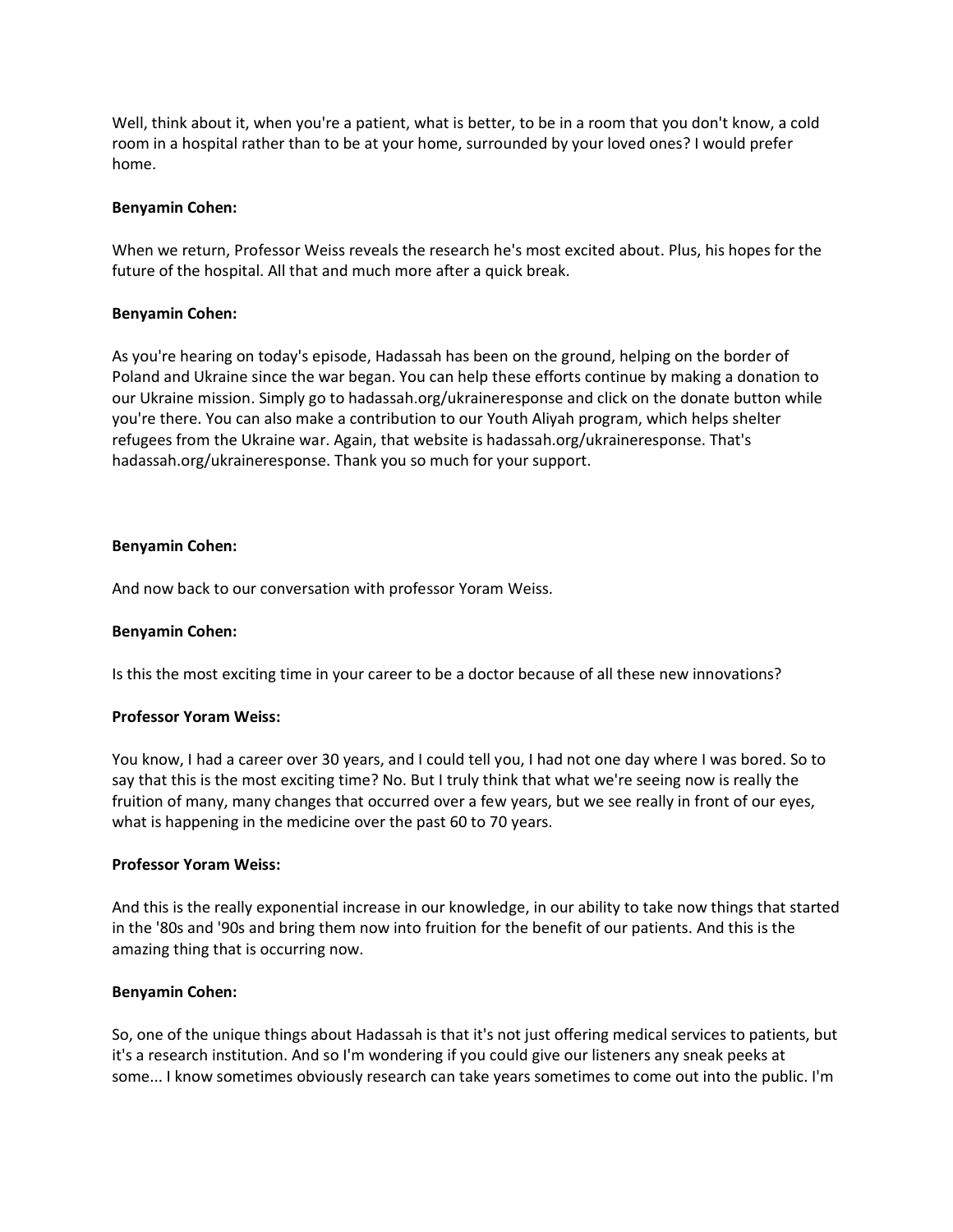wondering if there's any research projects that are going on that you're particularly hopeful or excited about?

# **Professor Yoram Weiss:**

Well, I'll tell you the truth. First of all, I spoke about the CRISPR technology about multiple myeloma, which I think is really an innovative intervention that we're really very happy about that. The other one is a few drugs. One of them is a researcher at Hadassah called Dror Mevorach developed a drug that is now being tested in phase two for sepsis and COVID obviously also.

# **Professor Yoram Weiss:**

So, we're looking forward also on that drug and we have other interventions also. I should say that the thing that for me is the most important with researcher at Hadassah, it's the research it's driven by the researchers. It's not that we impose what needs to be developed. It's the researchers that drive the research and that's the importance of what's happening. And I'm really very, very proud about that because Hadassah,this year got 70% of the research grants that are competitive research grants in Israel. 70% of these went to Hadassah this year when it comes to the medical field. This tells everything about the research at Hadassah.

# **Benyamin Cohen:**

As a person who oversees the whole operation, how do you create an environment where, obviously these doctors are very busy morning to night treating patients. How do you create an environment where there's room for them to also do the research as well?

# **Professor Yoram Weiss:**

So, it starts at the university level where we have a PhD program, but in general, we're trying to put a lot of emphasis talking to our young physicians about the importance of research. And Hadassah certainly sees research as part of its three pillars. Pillars of excellence in clinical medicine, excellence in teaching and excellence in research and development.

# **Professor Yoram Weiss:**

And I think this is something that we talk about. We discuss it with our physicians, we discuss it at the level of the administration and the heads of departments, and this trickles down to the physicians. And we're trying to support them with that.

# **Professor Yoram Weiss:**

And I won't hide it that when many of them go to the U.S. to do their fellowship, we push them to do also research in the U.S. or in Canada, in Australia, wherever they are in order to bring back then the excellence and the technologies that they learned abroad in order for us to continue to develop our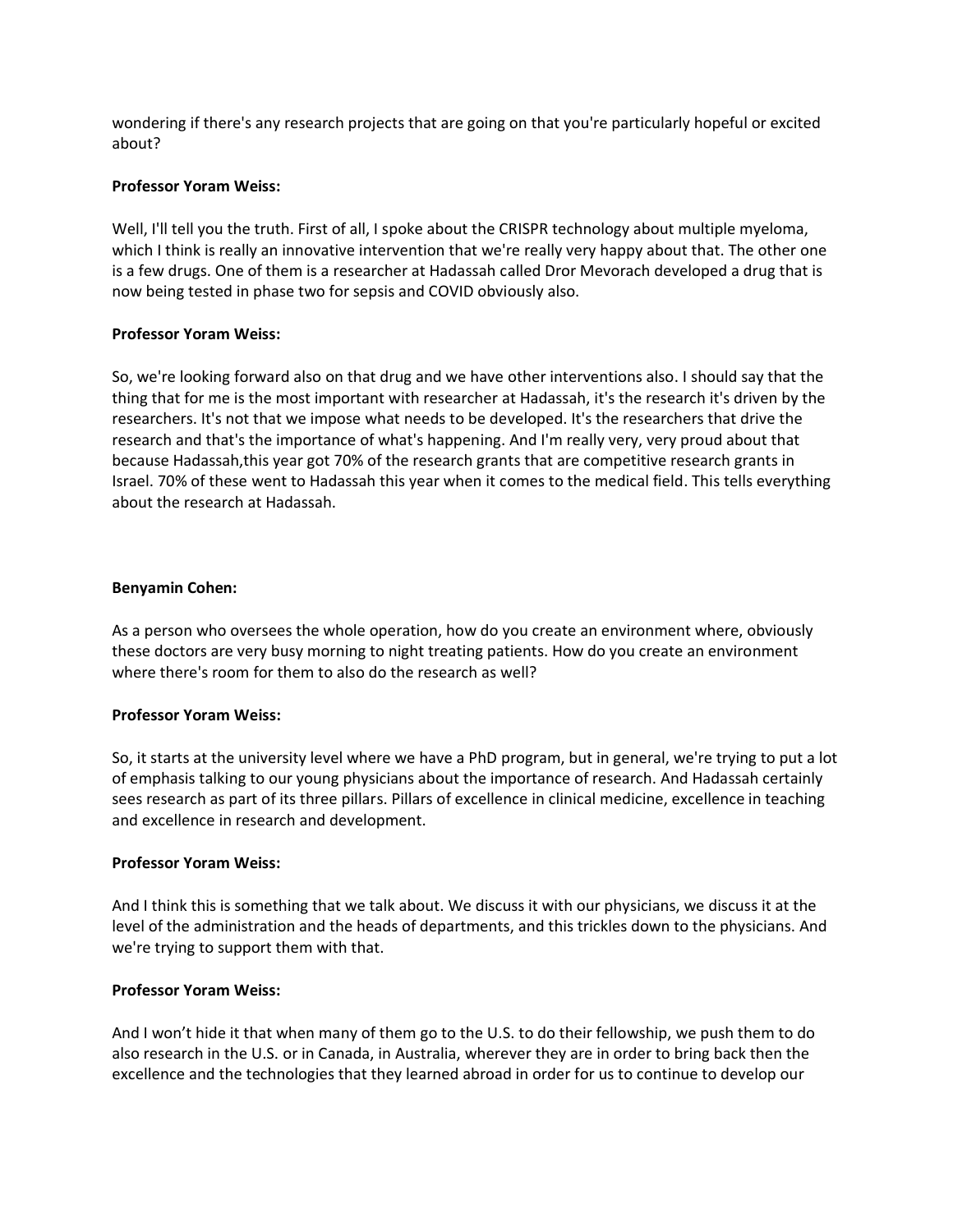research and development at Hadassah. So this is really part of the three pillars that we are focused on at Hadassah.

#### **Benyamin Cohen:**

What were the other two pillars?

## **Professor Yoram Weiss:**

Excellence in clinical medicine and then excellence in teaching.

## **Benyamin Cohen:**

And then research is the third?

## **Professor Yoram Weiss:**

Exactly.

## **Benyamin Cohen:**

What unique challenges does the Hadassah Medical Organization face in the next decade or two and how are you helping prepare for those challenges?

#### **Professor Yoram Weiss:**

Well, I think that the biggest challenge that we have is to be recognized by the government, that the government needs to support our activity that is being given for the state of Israel, for the people of Israel and the people of Jerusalem, and that it's not our donors that need to provide the funding for the medical activity that is being serviced to the citizens of Israel.

# **Professor Yoram Weiss:**

This is one thing which is very, very important. The other thing is that Hadassah needs to recognize that it's working international environment and we will have to foster and develop our collaboration when it comes to research in teaching also. But especially in research with other institutions, because research is becoming more and more complicated. And I'm very much in favor of us collaborating with our institutions when it comes to research and development. And I think that these are the major issues that we have to deal with.

#### **Benyamin Cohen:**

Are there other issues like nursing shortages or bed shortages that you're trying to work on?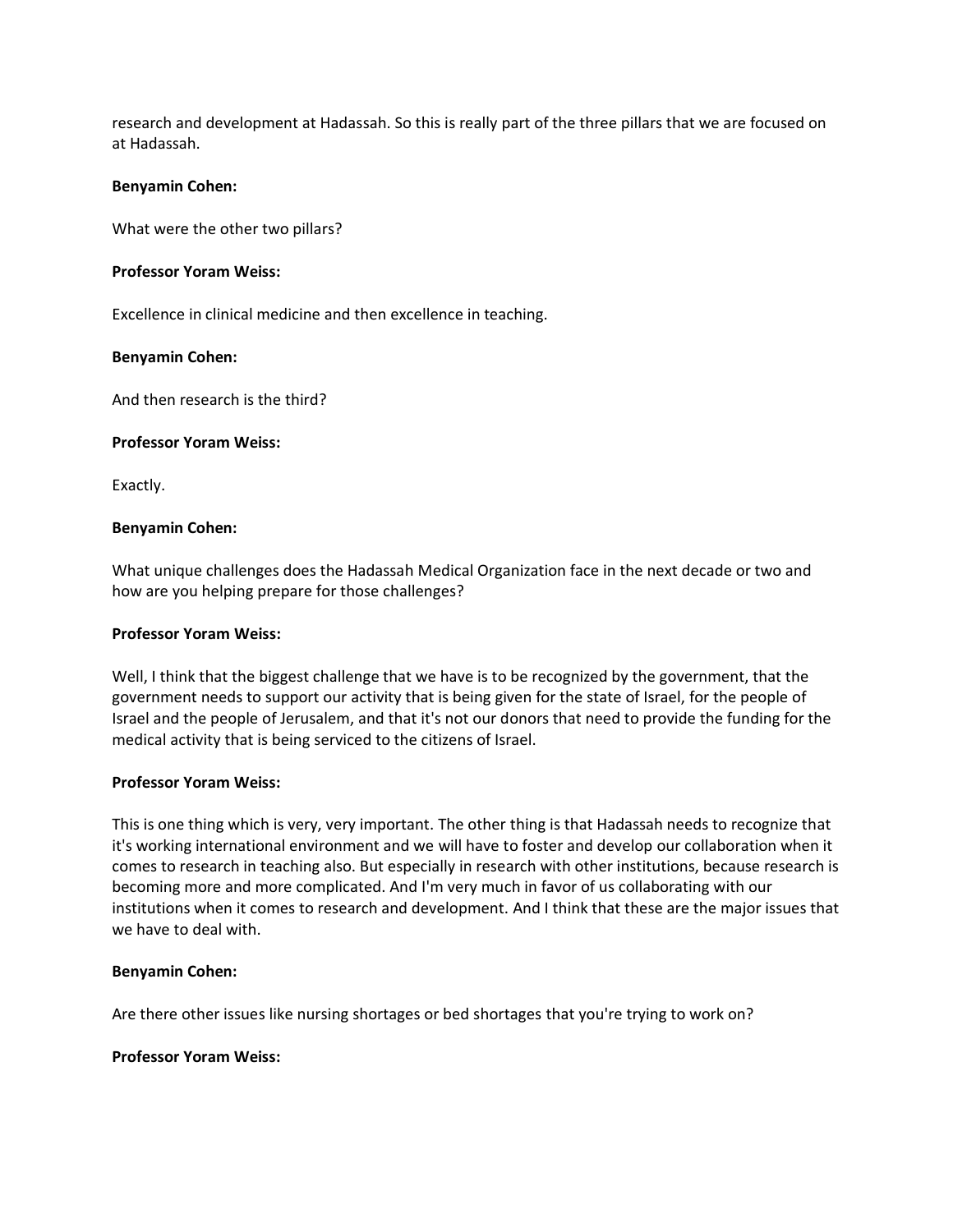We don't have a problem with bed shortages. We have maybe a slight problem with nursing shortages, but you should realize that the State of Israel has done a strategic plan for the healthcare system in Jerusalem until the year 2050. And there Hadassah Ein Kerem is going to grow from a 1,000-bed hospital to a 2,500-bed hospital. And Mount Scopus is going to grow from a 350-bed hospital to 1,200 bed hospital.

# **Professor Yoram Weiss:**

So, we are basically speaking of Hadassah on both campuses as becoming the major medical hubs for Jerusalem. And to that, the government has added the possibility of us being given the possibility to develop an advanced hospital in Beit Shemesh. So, I think that from the number of beds, we don't need to be concerned with.

# **Benyamin Cohen:**

My parents live in Beit Shemesh. They'll be happy to hear that.

# **Professor Yoram Weiss:**

So, tell them that in a very short time, we're going to open a clinic. And I hope within a year-and-a-half, two years, we'll have an advanced clinic in Jerusalem with an advanced emergency room and advanced services and imaging in order to assist and serve the population of Beit Shemesh and patients that will be admitted to the hospital in Beit Shemesh will be actually admitted already to the hospital. So, if they need hospitalization, they will go direct into the wards from this advanced emergency room.

# **Benyamin Cohen:**

Wow. Where if you and I were to have this conversation five years from now, I don't want to look too far in the future, because like, as you said, it's hard to predict, but even let's say five years from now, where do you, where do you hope the hospital will be?

# **Professor Yoram Weiss:**

I hope the hospital will be the leading hospital when it comes to the diagnosis and treatment of cancers in Israel. I hope that we'll have an advanced... Will be at the end of working and building a new cancer center. I hope we'll have all the technologies, including product technologies and advanced technologies to treat cancers.

# **Professor Yoram Weiss:**

Not only in medication, as I mentioned before, but also in the radiation technologies and diagnostic technologies. And I hope that Hadassah will evolve as a major center for both surgeries, advanced surgeries, robotic surgeries, and be also an area where we develop robotic surgery technology, which we did in the past. And we're doing now, but heavily involved in alpha and beta side of advanced technologies, techniques, both robotics and hybrid care.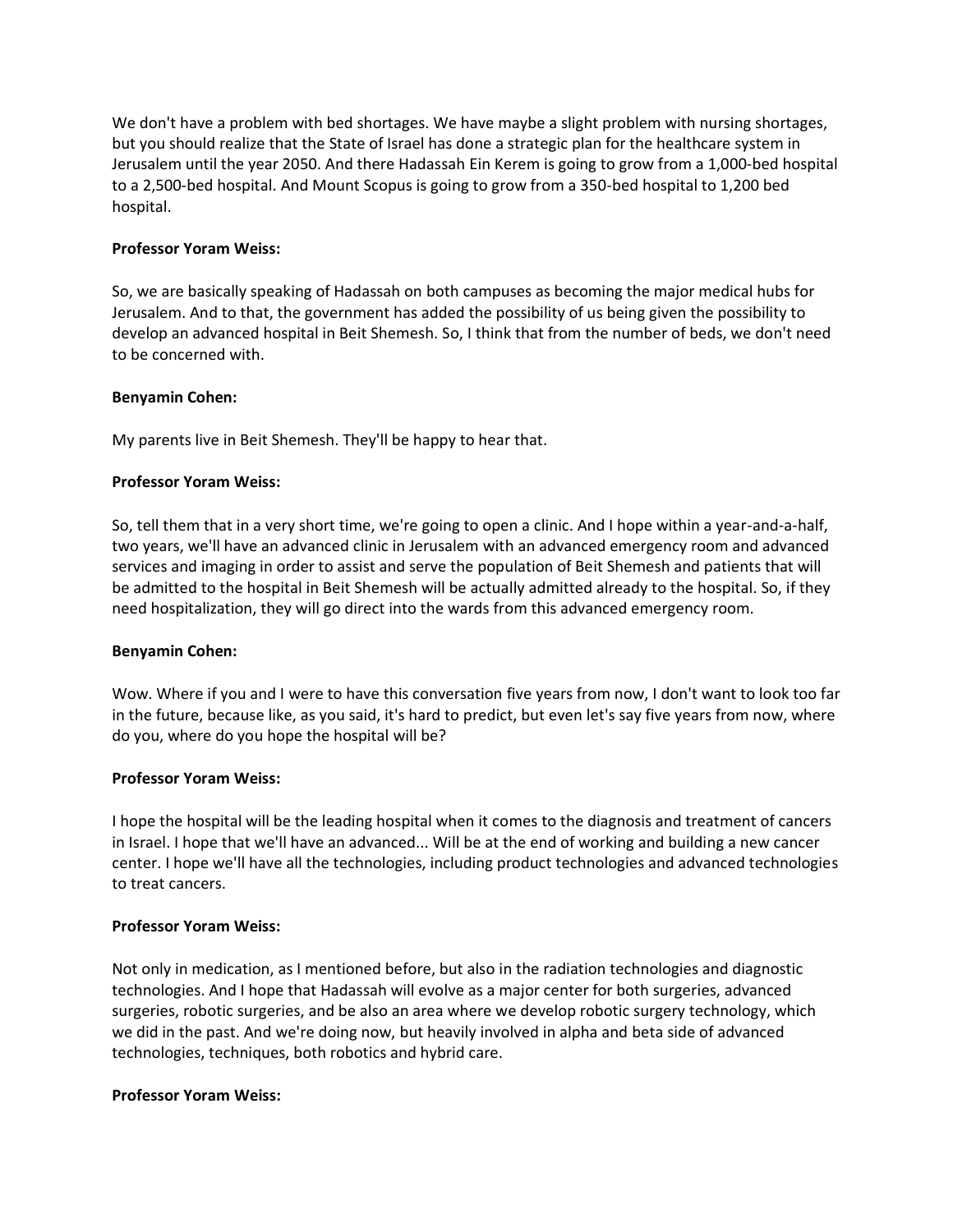And finally have Hadassah also at the forefront of developing the new changes in internal medicine, which is basically bringing medicine to the patient's home instead of hospitalizing, if needed.

## **Benyamin Cohen:**

Is there anything you want to share with our listeners? You know, many of our listeners are supporters of Hadassah in the United States and elsewhere around the world. And this is a rare opportunity we have to hear from you. So, I was wondering if there's anything you'd like to share with them?

## **Professor Yoram Weiss:**

I want to share with them that I hope that Hadassah and the plans we have for the future will really speak to their hearts. And I should say that thanks to our donors all over the world, but especially in the U.S., but really all over the world, all over the world. Your support is extremely important to us because thanks to your support, we are able to achieve what we're doing. And I truly believe that the sky's the limit.

## **Professor Yoram Weiss:**

And I'll tell you the truth. I would like to be a hundred times better than we are now. I want Hadassah to be within the 10 best hospitals in the world in five years. That's why I want Hadassah to be. Within the list of Newsweek, you mentioned before, but to be within the 10 leading hospitals in the world, that's where Hadassah needs to be.

#### **Benyamin Cohen:**

All right, Professor Weiss, before we conclude, is there anything else you'd like to add that we haven't covered? Maybe we can have you on again. Again, we can keep doing this.

#### **Professor Yoram Weiss:**

First of all, I'll be happy to be with you again. It's a pleasure and I really want to finish and thank once more, our donors and our supporters all over the world for their support and their contribution to our institution, which I should say we don't take for granted. And we really appreciate your support. Thank you very, very much.

#### **Benyamin Cohen:**

Well, thank you for your time, Professor Weiss. I know you're extremely busy and it's an honor, and we really appreciate you taking the time out of your busy schedule to talk on the "Hadassah on Call" podcast.

#### **Professor Yoram Weiss:**

It's my pleasure.